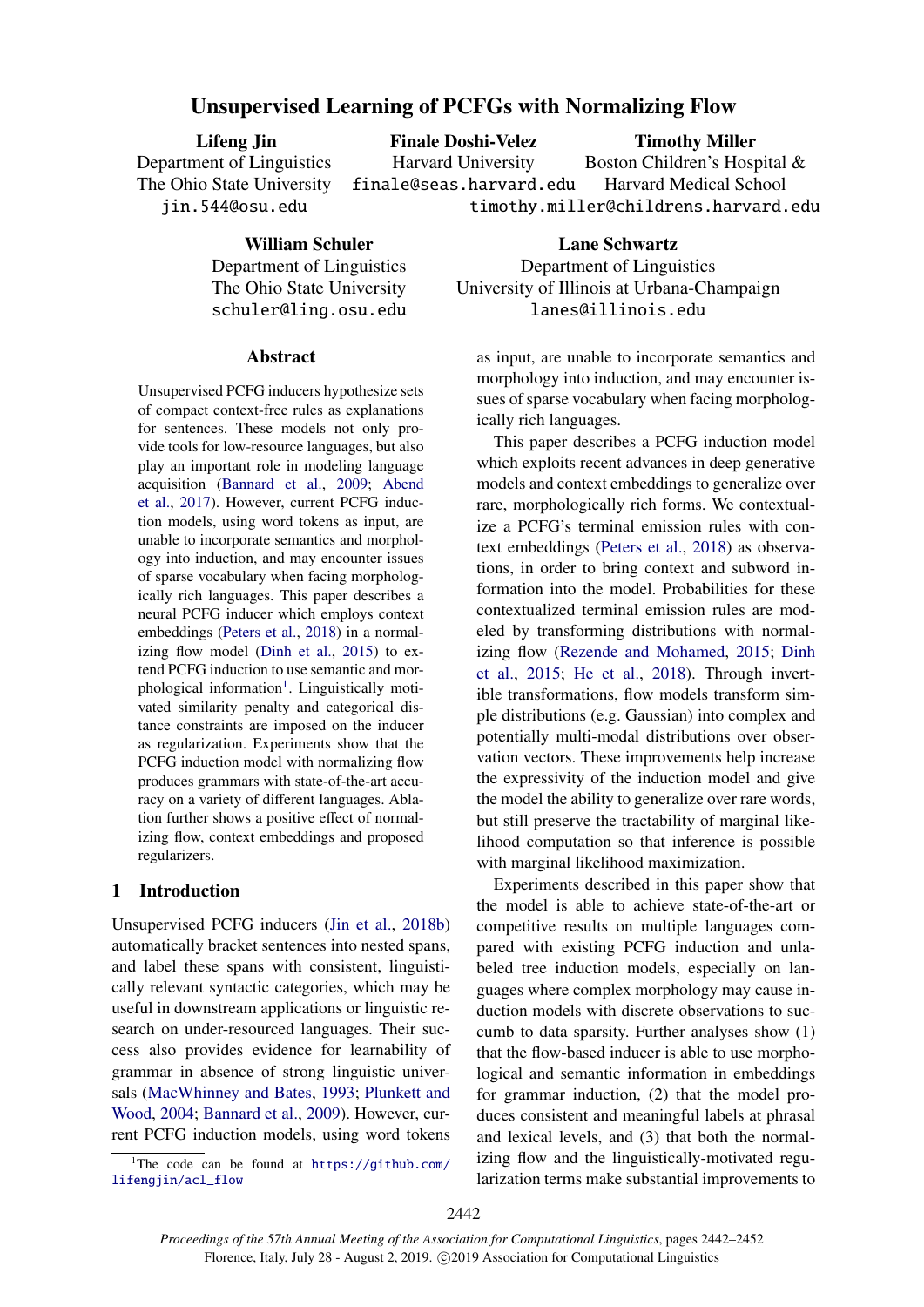parsing accuracy.

## 2 PCFGs with vector terminals

We first consider factoring the Chomsky normal form PCFG with *C* non-terminal categories into two separate parts: binary-branching non-terminal expansion rule<sup>[2](#page-1-0)</sup> probabilities, and unarybranching terminal emission rule probabilities. Given a tree as a set  $\tau$  of nodes  $\eta$  undergoing non-terminal expansions  $c_{\eta} \rightarrow c_{\eta 1} c_{\eta 2}$  (where  $\eta \in \{1, 2\}^*$  is a Gorn address specifying a path of left or right branches from the root) and a set  $\tau'$  of left or right branches from the root), and a set  $\tau'$  of<br>nodes n undergoing terminal emissions  $c \rightarrow \mathbf{x}$ nodes  $\eta$  undergoing terminal emissions  $c_n \to \mathbf{x}_n$ (where  $x_n$  is an embedding for the word at node  $η$ ), the marginal probability of a sentence  $σ<sub>i</sub>$  can be computed as:

$$
P(\sigma_i) = \sum_{\tau, \tau'} \prod_{\eta \in \tau} P(c_{\eta} \to c_{\eta 1} c_{\eta 2}) \cdot \prod_{\eta \in \tau'} P(c_{\eta} \to x_{\eta})
$$
\n(1)

We first define a set of Bernoulli distributions that distribute probability mass between these two sets of rules:

$$
P(\text{Term} = 1 \mid c_{\eta}) = \frac{1}{1 + \exp(-\delta_{c_{\eta}}^{\top} \mathbf{d})},\qquad(2)
$$

where  $c_{\eta}$  is a non-terminal category,  $\delta_{c_{\eta}}$  is a Kro-<br>necker delta function – a vector with value one at necker delta function – a vector with value one at index  $c_{\eta}$  and zeros everywhere else – and  $\delta_{c_{\eta}}^{\dagger}$ **d** is a<br>parameter for the Bernoulli distribution of c, with parameter for the Bernoulli distribution of *<sup>c</sup>*η with  $\mathbf{d} \in \mathbb{R}^C$ .

Binary-branching non-terminal expansion rule probabilities for a non-terminal category *<sup>c</sup>*η are defined as:

$$
P(c_{\eta} \to c_{\eta 1} c_{\eta 2}) =
$$
  
 
$$
P(\text{Term} = 0 | c_{\eta}) \cdot \frac{\exp(\delta_{c_{\eta}}^{\top} \mathbf{N})(\delta_{c_{\eta 1}} \otimes \delta_{c_{\eta 2}})}{\exp(\delta_{c_{\eta}}^{\top} \mathbf{N})\mathbf{1}} (3)
$$

where  $\otimes$  is a Kronecker product,  $c_{n1}$  is the category of the left child,  $c_{\eta2}$  is the category of the right child, and  $\delta_{c_p}^{\dagger} \mathbf{N}$  is a parameter vector for the<br>multinomial distribution of the category c, with multinomial distribution of the category *<sup>c</sup>*η with  $N \in \mathbb{R}^{C \times C^2}$ .

The contextualized unary-branching terminal emission rule probabilities for a preterminal category *<sup>c</sup>*η are defined as:

$$
\mathsf{P}(c_{\eta} \to \mathbf{x}_{\eta}) = \mathsf{P}(\text{Term} = 1 \mid c_{\eta}) \cdot f_{c_{\eta}}(\mathbf{x}_{\eta}; \delta_{c_{\eta}}^{\top} \mathbf{L}) \tag{4}
$$

where the terminal at node  $\eta$  is an observed word token,  $\mathbf{x}_{\eta} \in \mathbb{R}^D$  is the vectorial representation of that token,  $f_{c_{\eta}}$  is a probability density or mass function, and  $\delta_{c_n}^{\top}$  is a parameter vector for the probability function of the category  $c$ . We can reprobability function of the category *<sup>c</sup>*η. We can recover the multinomial PCFG formulation by setting  $x_n$  to be a one-hot word representation and the probability function  $f_{c\eta}$  to be a multinomial distribution parameterized by  $\delta_{c_{\eta}}^{\top} \mathbf{L}$ . We can also set  $\mathbf{x}_{\eta}$ <br>to be a word embedding and f to be Gaussian to be a word embedding and  $f_{c_n}$  to be Gaussian distributions parameterized by  $\delta_{c_\eta}^{\dagger} L$ , giving us a<br>**PCEG** with Gaussian emission PCFG with Gaussian emission.

In order to incorporate more information into the induction model, context embeddings [\(Peters](#page-9-0) [et al.,](#page-9-0) [2018\)](#page-9-0) can be used here for  $x_n$ . The ELMo model combines learned word embeddings with character embeddings through CNN encoders, and composes contextualized embeddings with bidirectional LSTMs over the combined representations. The output from the BiLSTM contains both subword information, word information and context information and is used as contextualized embeddings for words. While simple *D*-dimensional multivariate Gaussians can be used as the emission density *f* , it is unrealistic to assume that such embeddings follow simple Gaussian distributions. This work explores more complex transformed distributions using normalizing flows.

### 3 Normalizing flows

Flow models [\(Dinh et al.,](#page-8-2) [2015,](#page-8-2) [2017;](#page-8-4) [Kingma](#page-9-5) [and Dhariwal,](#page-9-5) [2018\)](#page-9-5) are a class of deep generative models that model unknown yet complex distributions by transforming the observation through a series of invertible transformations to create latent representations to be used with known distributions like Gaussians. For PCFG induction with embeddings, we first consider the generative story for the observed embeddings. Let  $c<sub>η</sub>$  be a category label at the node  $\eta$ . **M**  $\in \mathbb{R}^{C \times D}$  is the matrix of the means of the Gaussian distributions for the lathe means of the Gaussian distributions for the latent representations, and  $S \in \mathbb{R}^{C \times D}$  the diagonal covariances with  $L = [M; S]$ . A probability model over trees may be defined as follows:

- 1. Sample an expansion decision Term ∼ Bernoulli $\left( \frac{1}{1 + \exp($  $\frac{1+\exp(-δ<sub>cη</sub><sup>⊤</sup>**d**)}$ to expand node  $\eta$  with category  $c_{\eta}$  to a lexical item, or to a binary branch.
- 2. If expanded as a binary branch (Term=0), given the category of the node *<sup>c</sup>*η,

<span id="page-1-0"></span><sup>2</sup>They include the expansion rules generating the top node in the tree.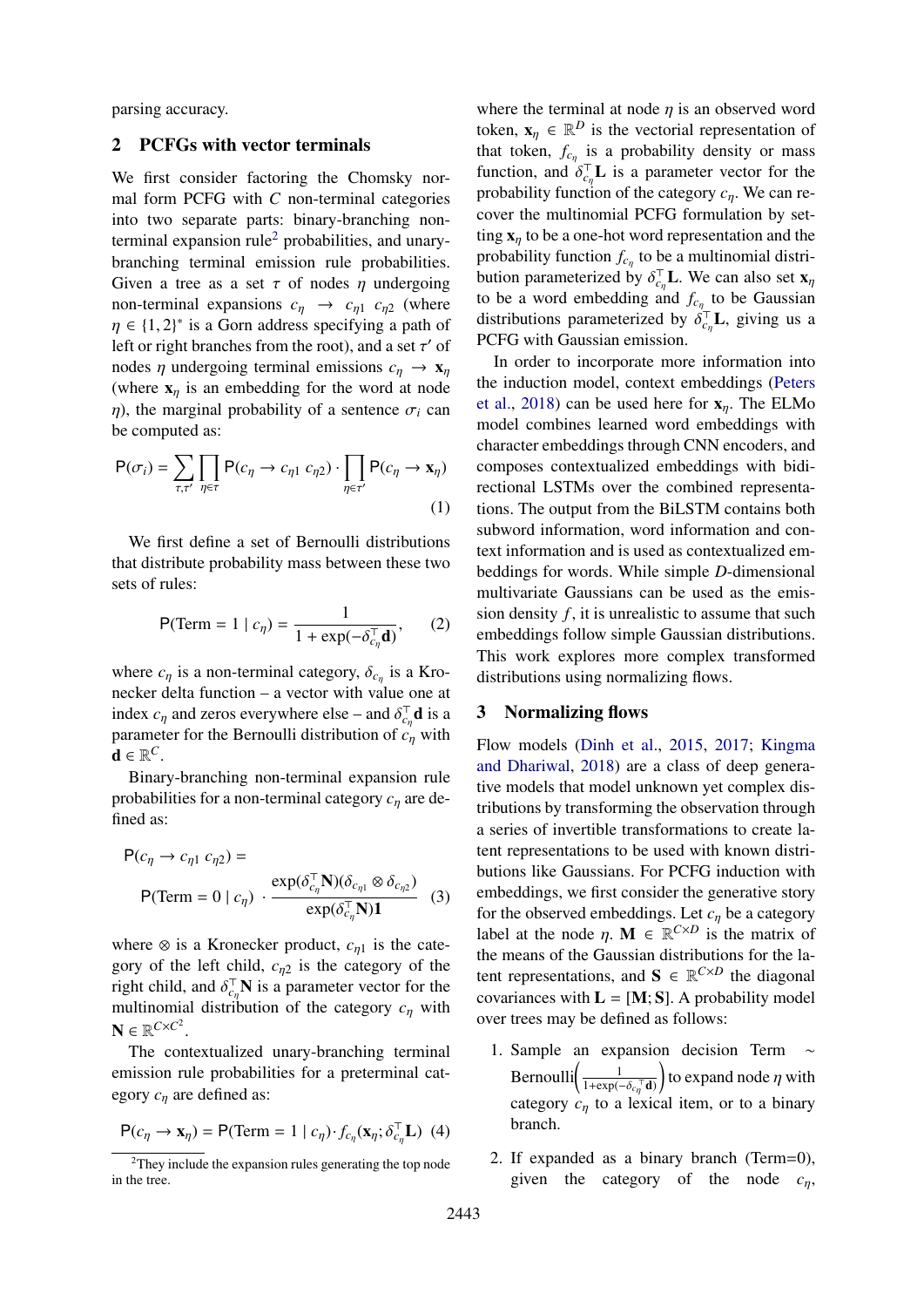sample a non-terminal expansion,  $c_{\eta 1} c_{\eta 2} \sim \text{Mult} \left( \frac{\exp(\delta_{c_{\eta}}^{\top} \mathbf{N})}{\exp(\delta_{c_{\eta}}^{\top} \mathbf{N})} \right)$  $\exp(\delta_{c\eta}^\top \mathbf{N})\mathbf{1}$ .

- 3. If lexically expanded (Term = 1), sample from Gaussian with diagonal covariance over latent representations:  $h_n$  $\mathcal{N}(\delta_{c_{\eta}}^{\top} \mathbf{M}, \text{diag}(\delta_{c_{\eta}}^{\top} \mathbf{S})).$
- 4. Again, if Term=1, transform the latent representation deterministically to generate the observed embedding  $x_n$  for the token at  $\eta$ :  $\mathbf{x}_\eta = g(\mathbf{h}_\eta).$

In order to compute the likelihood given the observation, we need to invert this process. If we integrate over  $\mathbf{x}'_{\eta} = g(\mathbf{h}_{\eta})$ , with the change-of-<br>variable formula we have: variable formula, we have:

$$
f_{c_{\eta}}(\mathbf{x}_{\eta}; \delta_{c_{\eta}}^{\top} \mathbf{L}) = \int P(c_{\eta} \to \mathbf{h}_{\eta}) \, \delta(\mathbf{x}_{\eta} - g(\mathbf{h}_{\eta})) \, d\mathbf{h}_{\eta}
$$

$$
= \int P(c_{\eta} \to g^{-1}(\mathbf{x}_{\eta}')) \, \delta(\mathbf{x}_{\eta} - \mathbf{x}_{\eta}') \left| \det \frac{\partial g^{-1}}{\partial \mathbf{x}_{\eta}'} \right| d\mathbf{x}_{\eta}'
$$

$$
= P(c_{\eta} \to g^{-1}(\mathbf{x}_{\eta})) \cdot \left| \det \frac{\partial g^{-1}}{\partial \mathbf{x}_{\eta}} \right|, \tag{5}
$$

where  $\delta$  here is the Dirac delta function. This can be used to directly compute the likelihood of the observed embedding exactly given a category. In order to make this calculation tractable, the requirements on  $g^{-1}$  are usually (1) that it is invertible, and (2) that computing the log Jacobian determinant is possible without calculating the full Jacobian matrix or its full determinant. Note that *g* need not be explicitly constructed as it is usually only used in generation, not in inference.

There have been many proposed invertible functions that can be used as  $g^{-1}$ . The volume preserving invertible transformation is first proposed by [Dinh et al.](#page-8-2) [\(2015\)](#page-8-2) in the NICE model and later used in unsupervised learning [\(He et al.,](#page-8-3) [2018\)](#page-8-3). Because of the volume preserving property, the log Jacobian determinant is always 0. This property may allow the structural features of the original embedding space to be better preserved than other, less restrictive, invertible functions.

The invertible transformation  $g^{-1}$  consists of *I* stacked-up coupling layers. The input x to it is divided into two equal parts  $h_1^{(0)}$  $\mathbf{h}_1^{(0)}$ ,  $\mathbf{h}_2^{(0)}$  $_{2}^{\textrm{\tiny{(U)}}}$ :

$$
g^{-1}\left(\begin{bmatrix} \mathbf{h}_{1}^{(0)} \\ \mathbf{h}_{2}^{(0)} \end{bmatrix}\right) = \begin{bmatrix} \mathbf{h}_{1}^{(I)} \\ \mathbf{h}_{2}^{(I)} \end{bmatrix},\tag{6}
$$

and the coupling layers in  $g^{-1}$  transform the two parts at alternating layers:

$$
\begin{bmatrix}\n\mathbf{h}_{1}^{(i-1)} \\
\mathbf{h}_{2}^{(i-1)}\n\end{bmatrix} =\n\begin{bmatrix}\n\mathbf{h}_{1}^{(i-2)} \\
\mathbf{h}_{2}^{(i-2)} + q^{(i-1)}(\mathbf{h}_{1}^{(i-2)})\n\end{bmatrix};
$$
\n
$$
\begin{bmatrix}\n\mathbf{h}_{1}^{(i)} \\
\mathbf{h}_{2}^{(i)}\n\end{bmatrix} =\n\begin{bmatrix}\n\mathbf{h}_{1}^{(i-1)} + q^{(i)}(\mathbf{h}_{2}^{(i-1)}) \\
\mathbf{h}_{2}^{(i-1)}\n\end{bmatrix}.
$$
\n(7)

The volume-preserving restriction is removed in the coupling layer in the Real NVP model [\(Dinh](#page-8-4) [et al.,](#page-8-4) [2017\)](#page-8-4), in which the coupling layers transform the inputs as follows:

$$
\begin{aligned}\n\begin{bmatrix}\n\mathbf{h}_{1}^{(i-1)} \\
\mathbf{h}_{2}^{(i-1)}\n\end{bmatrix} &= \\
\begin{bmatrix}\n\mathbf{h}_{1}^{(i-2)} \\
\mathbf{h}_{2}^{(i-2)} \odot \exp(q_{1}^{(i-1)}(\mathbf{h}_{1}^{(i-2)})) + q_{2}^{(i-1)}(\mathbf{h}_{1}^{(i-2)})\n\end{bmatrix}; \\
\begin{bmatrix}\n\mathbf{h}_{1}^{(i)} \\
\mathbf{h}_{2}^{(i)}\n\end{bmatrix} &= \begin{bmatrix}\n\mathbf{h}_{1}^{(i-1)} \odot \exp(q_{1}^{(i)}(\mathbf{h}_{2}^{(i-1)})) + q_{2}^{(i)}(\mathbf{h}_{2}^{(i-1)})\n\end{bmatrix}, \\
(8)\n\end{aligned}
$$

where  $\odot$  is a Hadamard product. All  $q : \mathbb{R}^{D/2} \rightarrow$  $\mathbb{R}^{D/2}$  in both models can be arbitrary nonlinear transformations. For Real NVP, the log Jacobian determinant is:

$$
\sum_{i=1}^{I/2} \left( q_1^{(2i-1)}(\mathbf{h}_1^{(2i-2)}) + q_1^{(2i)}(\mathbf{h}_2^{(2i-1)}) \right)^{\top} \mathbf{1}.
$$
 (9)

### 4 Regularization

In order to avoid undesirable yet possible grammars, we impose two linguistically-motivated regularization terms onto the model. In experiments described in this paper, for the emission parameters, we want to discourage the model from finding a solution in which all words are equally likely to be generated by any category, so we impose a regularization term on the model to encourage the rows of M to be far apart. The flow models can learn arbitrary transformations over the pretrained context embeddings. Because each token in the corpus has an embedding, the flow models may learn transformations that cue off arbitrary information in those embeddings, effectively making changes to observations. A Euclidean distance penalty is put between the output of the flow transformation  $g^{-1}(\mathbf{x}_\eta)$  and the input embedding  $\mathbf{x}_\eta$  to **generalize** the output diffuse too for from the input penalize the output drifting too far from the input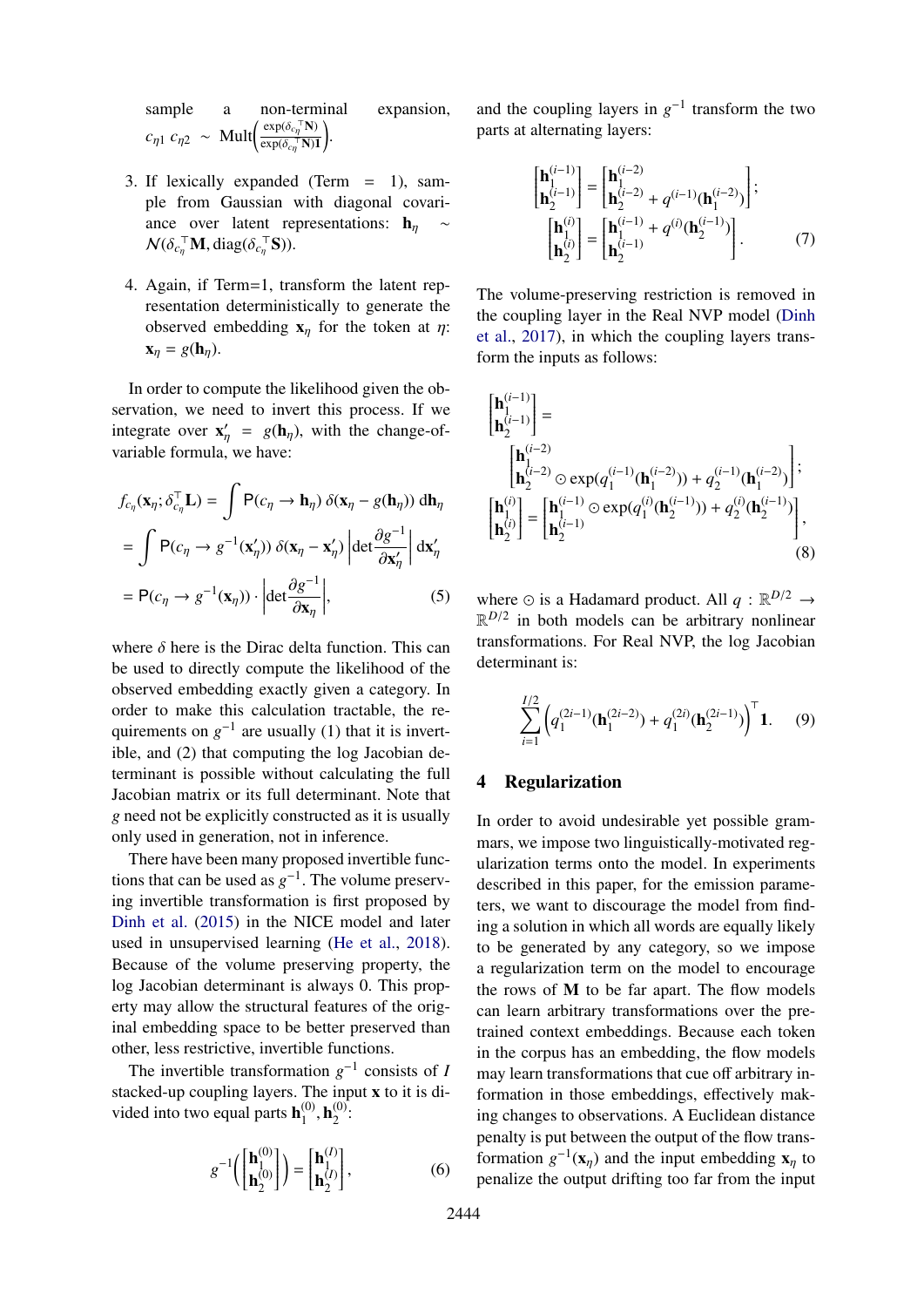embedding. The final objective to maximize is:

$$
L(\sigma) = \frac{1}{|\sigma|} \sum_{i=0}^{|\sigma|} \log P(\sigma_i) + \lambda_1 \sum_{d,e} ||\delta_d^{\top} \mathbf{M} - \delta_e^{\top} \mathbf{M}||_2
$$

$$
- \lambda_2 \sum_{\eta \in \sigma_i} ||g^{-1}(\mathbf{x}_{\eta}) - \mathbf{x}_{\eta}||_2, \qquad (10)
$$

where  $\sigma$  is a minibatch of sentences,  $a, b, c, d, e$ are all category labels,  $\lambda_1$  and  $\lambda_2$  are the weights for the two regularization terms and  $\|\ldots\|_n$  is the *n*-norm.

### 5 Experiments

We report results of labeled parsing evaluation and unlabeled parsing evaluation against existing grammar induction and unsupervised parsing models. We evaluate our models on full English (The Penn Treebank; [Marcus et al.,](#page-9-6) [1993\)](#page-9-6), Chinese (The Chinese Treebank 5.0; [Xia et al.,](#page-10-0) [2000\)](#page-10-0) and German (NEGRA 2.0; [Skut et al.,](#page-10-1) [1998\)](#page-10-1) constituency treebanks and the 20-or-fewer-word sub-sets for labeled parsing performance.<sup>[3](#page-3-0)</sup> For unlabeled parsing evaluation, we first report results on a set of languages with complex morphology chosen prior to evaluation. This set includes Czech and Russian, which are fusional languages, Korean and Uyghur, which are agglutinative languages, and Finnish, which has elements of both types. Dependency trees from the Universal Dependency Treebank [\(Nivre et al.,](#page-9-7) [2016\)](#page-9-7) of these languages are converted into constituency trees [\(Collins et al.,](#page-8-5) [1999\)](#page-8-5) by keeping constituents that have a single incoming and no outgoing dependency arc. For example, constituents like noun phrases that are kept in conversion may only have one incoming arc from the main verb, and no outgoing arc to any modifier. Each dataset has 15,000 sentences randomly sampled from the dependency treebank (if the treebank has enough sentences), or is augmented with sentences randomly sampled from Wikipedia (if the treebank has fewer sentences). Finally, unlabeled parsing experiments on the three constituency treebanks are reported, one following [Jin et al.](#page-9-8) [\(2018a\)](#page-9-8) and one following [Htut](#page-8-6) [et al.](#page-8-6) [\(2018\)](#page-8-6).

The hyperparameters of the model for all experiments are tuned on the Brown Corpus portion of the Penn Treebank. We set the number of categories *C* to 30, the categorical distance constraint strength  $\lambda_1$  to be 0.0001, and the drifting penalty

 $\lambda_2$  to be 10. Function  $g^{-1}$  is set to have 4 coupling<br>layers with  $g^{(i)}$  being a feed-forward network with layers with  $q^{(i)}$  being a feed-forward network with one hidden layer for both NICE and Real NVP, following [He et al.](#page-8-3) [\(2018\)](#page-8-3). We train the system until the marginal likelihood over the whole training set starts to oscillate, around 10,000 batches for smaller corpora and around 20,000 for larger corpora. Because the inside algorithm is quadratic on the length of the sentences, the batch size for training gets quadratically smaller from 400 to 1 as sentences get longer. We use the Adam optimizer [\(Kingma and Ba,](#page-9-9) [2015\)](#page-9-9), initialized with learning rates 0.1 for  $d$  and  $N$ , and 0.001 for  $L$  and parameters in  $g^{-1}$ . Means and standard deviations of evaluation metrics are reported in tables with 10 runs of the proposed system.

We use ELMo embeddings [\(Peters et al.,](#page-9-0) [2018\)](#page-9-0) with 1024 dimensions from averaging representations from two BiLSTM layers and the word encoder in ELMo for all languages [\(Che et al.,](#page-8-7) [2018\)](#page-8-7).[4](#page-3-1) These embeddings are each trained with 20 million words from Wikipedia and Common Crawl. We initialize  $d$  and  $N$  with multinomials drawn from a Dirichlet distribution with 0.2 as the concentration parameter, following PCFG induction work with Bayesian models [\(Jin et al.,](#page-9-1) [2018b\)](#page-9-1). We assign the same diagonal variance matrix to all latent Gaussian distributions, calculated empirically from embeddings from 5000 randomly sampled sentences. M is initialized with the empirical mean of the same sampled embeddings, but with random Gaussian noise added to each row. The parameters of the normalizing flow  $g^{-1}$  are initialized from a uniform distribution with 0 mean and a standard deviation of  $\sqrt{ }$  $\frac{1}{D}$ .

For labeled constituency evaluation, we compare against the state-of-the-art PCFG induction system DIMI (D2K15: depth bounded at 2 and 15 categories; [Jin et al.,](#page-9-8) [2018a\)](#page-9-8) which takes word to-kens as input and produces labeled trees.<sup>[5](#page-3-2)</sup> For unlabeled constituency evaluation, results from other unsupervised systems are used for comparison, including CCL [\(Seginer,](#page-9-10) [2007\)](#page-9-10), UPPARSE [\(Pon](#page-9-11)[vert et al.,](#page-9-11) [2011\)](#page-9-11), PRPN [\(Shen et al.,](#page-10-2) [2018\)](#page-10-2), as well as systems which use gold part-of-speech tags: DMV+CCM [\(Klein and Manning,](#page-9-12) [2002\)](#page-9-12) and UML-DOP [\(Bod,](#page-8-8) [2006\)](#page-8-8).

<span id="page-3-1"></span><sup>4</sup>[https://github.com/HIT-SCIR/](https://github.com/HIT-SCIR/ELMoForManyLangs) [ELMoForManyLangs](https://github.com/HIT-SCIR/ELMoForManyLangs).

<span id="page-3-2"></span><sup>&</sup>lt;sup>5</sup>The DB-PCFG system [\(Jin et al.,](#page-9-1) [2018b\)](#page-9-1) is formally equivalent to the DIMI system.

<span id="page-3-0"></span><sup>3</sup>WSJ20test is the second half of WSJ20.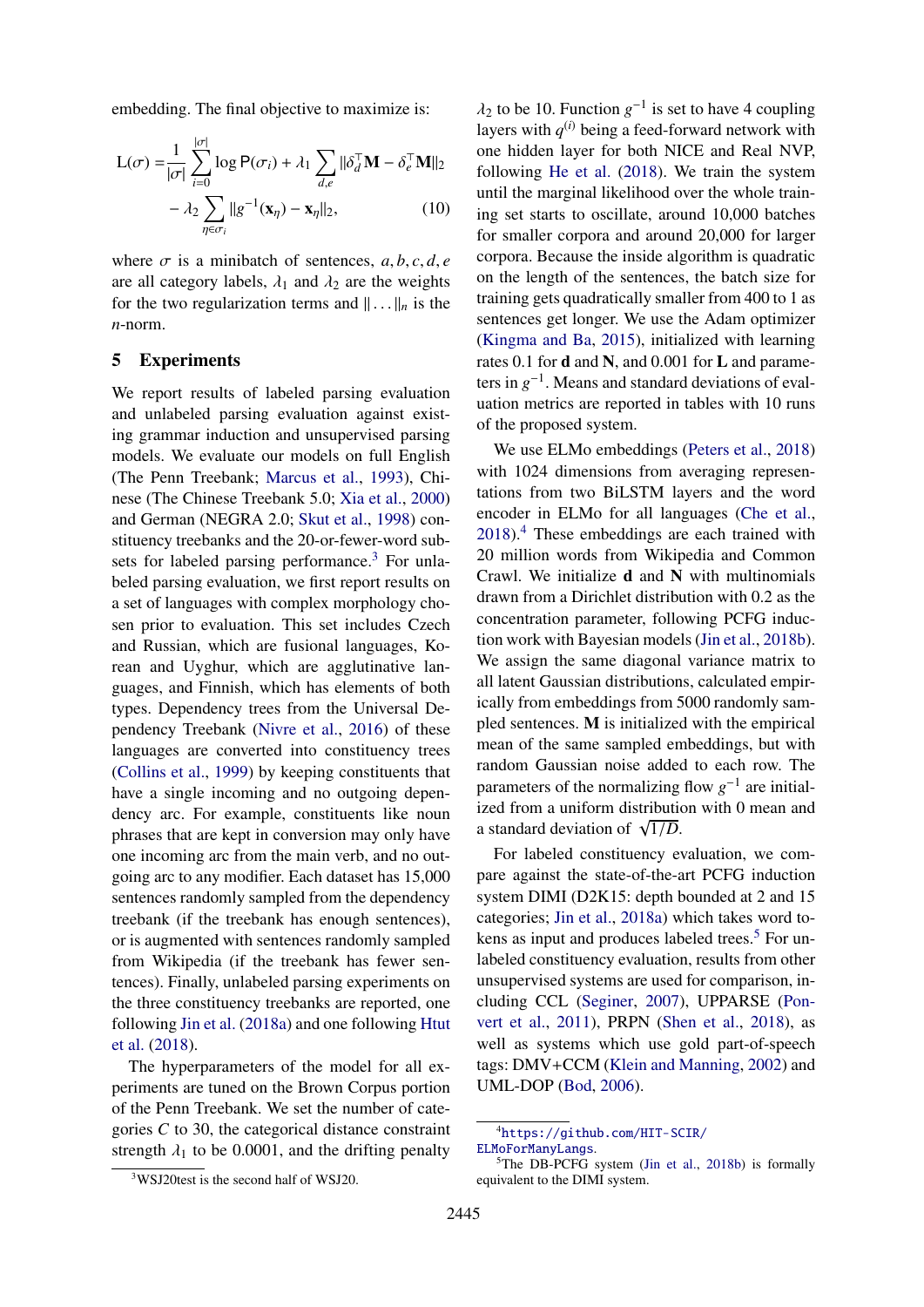<span id="page-4-2"></span>

| Model | WSJ20test     |     | WSJ           |     | CTB <sub>20</sub>                                                                                                                                                |     | <b>CTB</b>    |     | NEGRA <sub>20</sub> |     | <b>NEGRA</b>  |     |
|-------|---------------|-----|---------------|-----|------------------------------------------------------------------------------------------------------------------------------------------------------------------|-----|---------------|-----|---------------------|-----|---------------|-----|
|       | $\mu(\sigma)$ | max | $\mu(\sigma)$ | max | $\mu(\sigma)$                                                                                                                                                    | max | $\mu(\sigma)$ | max | $\mu(\sigma)$       | max | $\mu(\sigma)$ | max |
| DIMI  |               |     |               |     | <b>23.0</b> (6.5) <b>34.1</b> - - 15.4(4.4) <b>20.7</b> -<br>this work 22.8(6.0) 24.0 22.2(3.8) 27.0 19.7(1.9) 24.0 13.8(3.4) 20.2 26.2(2.8) 30.4 24.5(2.7) 29.1 |     |               |     | $-13.6(1.6)$ 17.5   |     |               |     |

Table 1: Recall-V-Measure scores for labeled grammar induction models trained on the listed treebanks with punctuation. For all tables,  $\mu(\sigma)$  means the mean (standard deviation) of the reported scores.

#### 5.1 Labeled parsing evaluation

Metric: Labeled trees induced by DIMI [\(Jin et al.,](#page-9-8) [2018a\)](#page-9-8) and the flow-based system are evaluated on six different datasets. In this evaluation, predicted labels of induced constituents that are in gold trees are compared against gold labels of these constituents<sup>[6](#page-4-0)</sup> using V-Measure [\(Rosenberg](#page-9-13)) [and Hirschberg,](#page-9-13) [2007\)](#page-9-13). Recall of the induced trees is used to weight these V-Measure scores. The final Recall-V-Measure (RVM) score is computed as the product of these two measures. RVM can be maximized when gold constituents are included in induced trees and their clustering is consistent with gold annotation. RVM is equal to unlabeled recall when the matching constituents have the same clustering of labels as the gold annotation.

Results: Left- and right-branching baselines are constructed by assigning 21 random labels<sup>[7](#page-4-1)</sup> to constituents in purely left- and right-branching trees. However, both branching baselines perform poorly in this evaluation, due to the fact that there is no straightforward way to assign labels to constituent spans that may correspond to how gold labels are organized. VM scores for both baselines are close to 0, leading to RVM scores close to 0. Table [1](#page-4-2) shows RVM scores for both the DIMI system and the flow-based system. For the labeled grammar induction systems, results show that the flow-based model outperforms DIMI on two of the three test datasets. Table [3](#page-5-0) shows only the performance of the systems on bracketing. Although DIMI performs much better than the flow-based system in terms of bracketing F1 on WSJ20test, the flow-based system's performance on average RVM is much closer to DIMI, which indicates that the flow-based system assigns more consistent labels to constituents than DIMI. On CTB20 and NEGRA20, where the bracketing performance of the flow-based system is better, this system outperforms DIMI by a large margin on RVM. Also, runs with the highest performance on bracketing are not the highest on RVM in general, showing that for labeled induction models, bracketing accuracy may be traded for labeling accuracy.

Confusion matrix: Figure [1](#page-5-1) shows the gold constituent recall on NEGRA20 for the two labeled grammar induction systems. We show 5 main phrasal categories in gold annotation and in a run of predicted trees. Grammars from DIMI are prone to category collapse in which only a few categories are active as non-terminals. Figure [1a](#page-5-1) shows that categories 8 and 3 are the main active categories containing the majority of all constituents, with category 8 covering 78% of all S categories, 23% of NPs, and many others. In Figure [1b,](#page-5-1) the clear diagonal pattern for the flowbased model shows that the gold categories do have separate corresponding predicted categories. For example, VP is almost exclusively in category 1 if appears in the predicted trees and PP is predominately in category 27. NP has a wider spread across predicted categories, but category 8 is mostly used to represent it.

#### 5.2 Unlabeled parsing evaluation

We additionally perform three unlabeled parsing evaluations against baseline systems. The first experiment uses a set of dependency-derived treebanks in morphologically rich languages to examine how morphology is used by the proposed system. The second experiment induces on datasets used in [Jin et al.](#page-9-8) [\(2018a\)](#page-9-8) and the final experiment uses the WSJ, CTB and NEGRA datasets without any punctuation for evaluation against published results by [Htut et al.](#page-8-6) [\(2018\)](#page-8-6).

Morphologically rich languages: Table [2](#page-5-2) shows unlabeled parsing performance on the morphologically rich languages described at the beginning of this section, compared against branching baselines and DIMI. There is a substantial performance improvement observed across all languages when context embeddings are used as ob-

<span id="page-4-0"></span><sup>6</sup>The maximal projection category is used when a span is labeled with several categories in the gold annotation. All functional tags are removed.

<span id="page-4-1"></span><sup>7</sup>There are 21 phrase level tags in the Penn Treebank II tag set.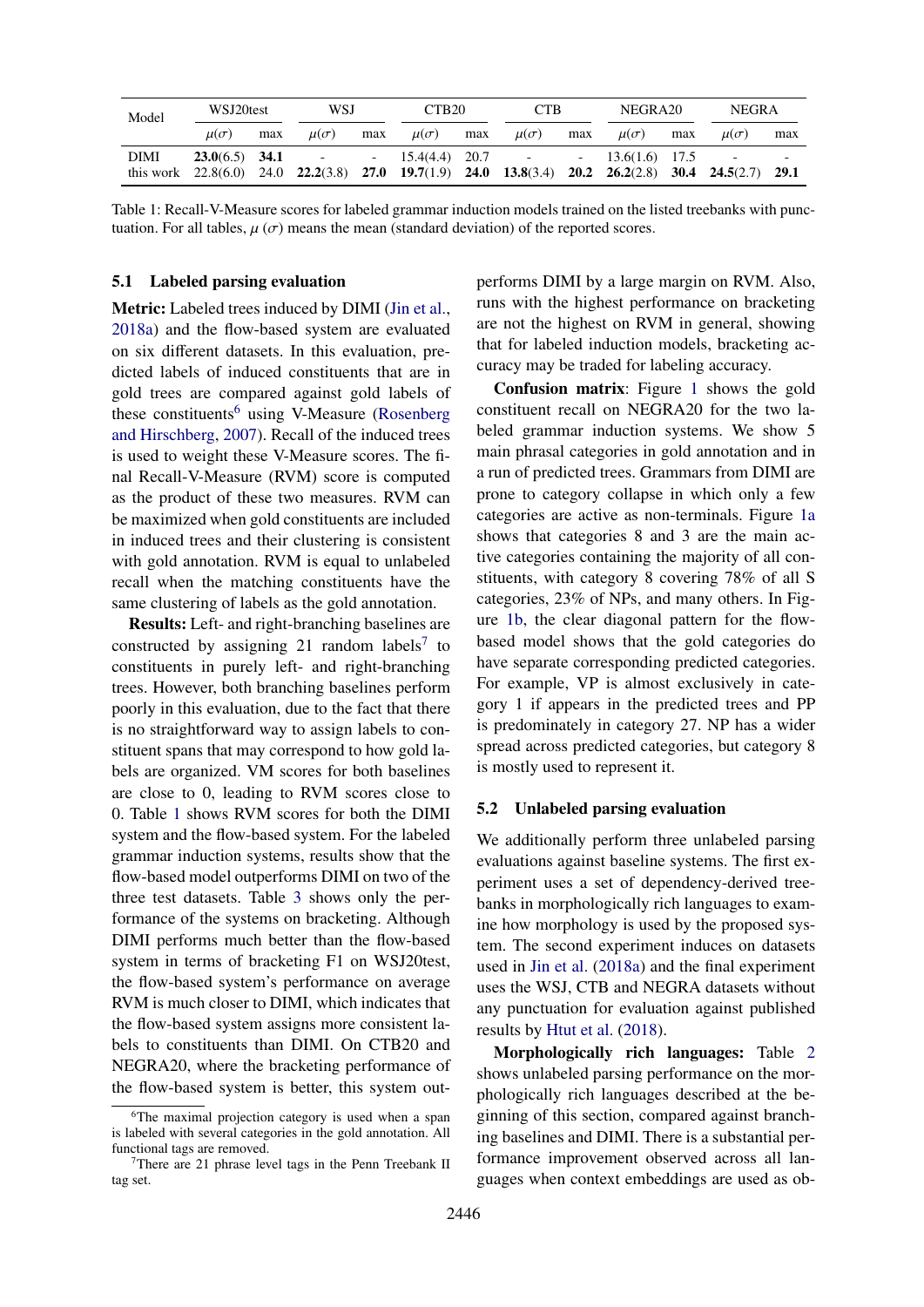<span id="page-5-1"></span>

(b) the flow-based system.

Figure 1: The confusion matrices for DIMI and the flow-based system on the constituents in NEGRA20. The runs with best RVM scores are chosen for plotting. NotInPred means the proportion of gold constituents not in predicted trees.

servations. Korean and Uyghur both have very sparse vocabulary, leading to poor performance of the DIMI system.

Constituency treebanks: We also compare the flow-based system to published unlabeled parsing results from previous work. Table [3](#page-5-0) shows the unlabeled parsing F1 scores for several grammar induction systems on the WSJ20test, CTB20 and NEGRA20 datasets reported in [Jin et al.](#page-9-8) [\(2018a\)](#page-9-8). Posterior inference on constituents (PIoC) proposed in [Jin et al.](#page-9-8) [\(2018a\)](#page-9-8) is also used with parse trees from 10 runs of the flow-based system. The flow-based system is able to produce more accurate trees on the CTB20 and NEGRA20 datasets despite not being depth-bounded. However, its performance is subpar on the WSJ20test dataset.

Finally, the flow-based model is compared against other unsupervised parsing models on the

<span id="page-5-2"></span>

| Lang. | LB | - RB | <b>DIMI</b>                                             | this work     |
|-------|----|------|---------------------------------------------------------|---------------|
|       |    |      | $\mu(\sigma)$                                           | $\mu(\sigma)$ |
|       |    |      | Czech 24.8 50.3 49.3 (8.5) 52.9 (4.7)                   |               |
|       |    |      | Finnish 30.5 52.1 49.0 (5.0) 52.5 (5.2)                 |               |
|       |    |      | Korean $40.4$ $20.2$ $22.6$ $(2.1)$ <b>51.1</b> $(2.6)$ |               |
|       |    |      | Russian 45.5 28.7 50.2 (8.1) 58.0 (4.7)                 |               |
|       |    |      | Uyghur 45.8 24.6 33.0 (3.2) 54.1 (1.4)                  |               |

Table 2: Unlabeled recall scores on a set of morphologically rich languages for the proposed system, DIMI and the left- and right-branching baselines.

<span id="page-5-0"></span>

| System         |      |      | WSJ20test CTB20 NEGRA20 |
|----------------|------|------|-------------------------|
| CCL            | 60.9 | 37.1 | 33.7                    |
| <b>UPPARSE</b> | 43.9 | 38.2 | 47.7                    |
| DB-PCFG        | 60.5 |      |                         |
| DIMI           | 63.1 | 38.9 | 40.8                    |
| this work      | 51.7 | 43.5 | 48.2                    |

Table 3: Unlabeled parsing F1 scores for different grammar induction systems trained on only the 20 words or less subsets of the three constituency treebanks as in [Jin et al.](#page-9-8) [\(2018a\)](#page-9-8).

three full constituency treebanks and their 10-orfewer-word subsets, trained with sentences without punctuation in training, following [Htut et al.](#page-8-6) [\(2018\)](#page-8-6). The results are shown in Table [4.](#page-6-0) First, the flow-based system performs better than reported results from all systems, using raw text only, on both NEGRA and CTB, showing that the system is able to accurately generate structure. Second, there is a smaller performance gap between the flow-based system and the best-performing one on WSJ than on WSJ10.

The fact that the flow-based model underperforms on English may be due to the fact that

<span id="page-5-3"></span>

Figure 2: Correlation between recall difference of the flow-based system and DIMI and the average distance between ELMo embeddings.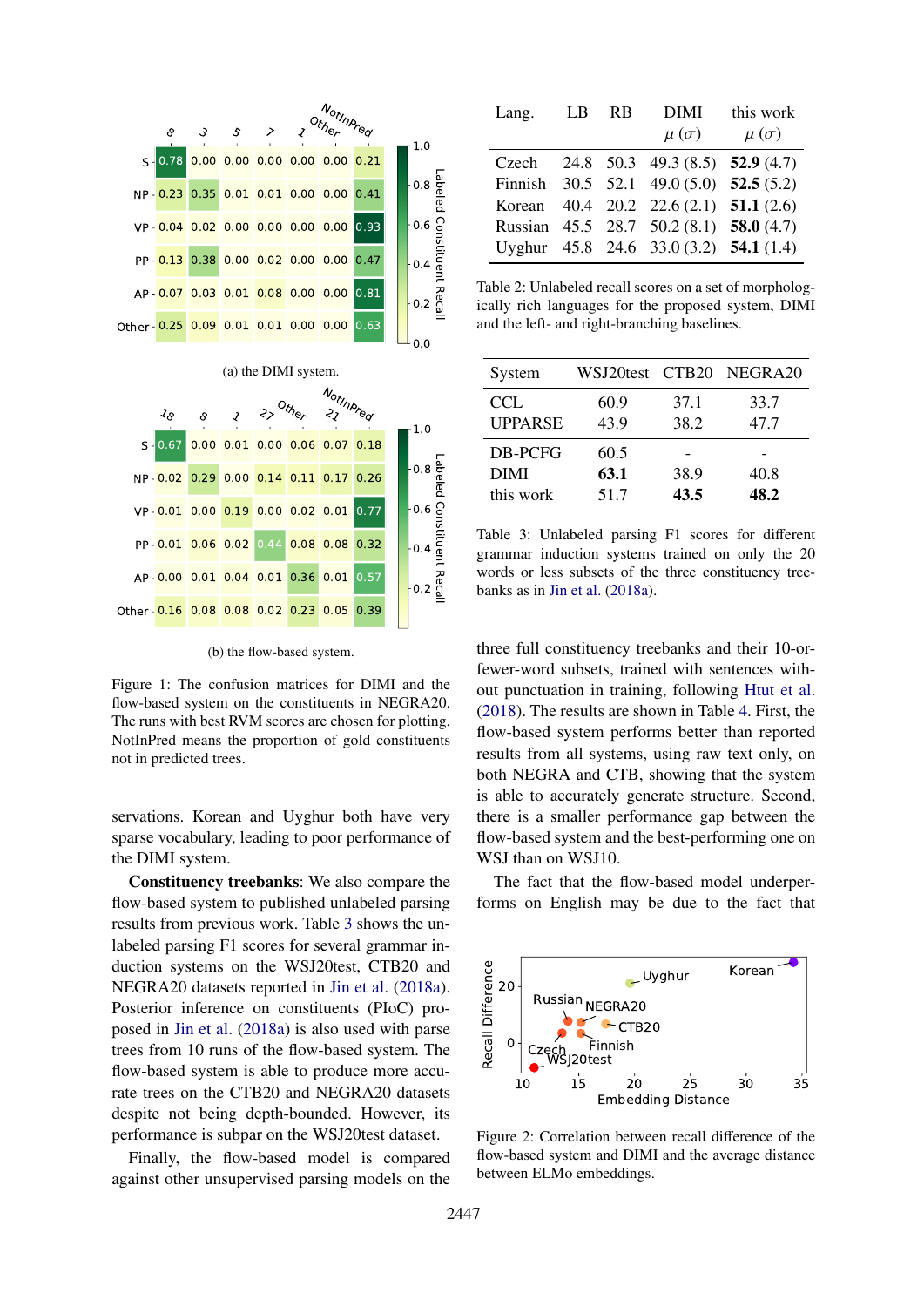<span id="page-6-0"></span>

| Model                                               | WSJ10                                            |                              | WSJ                                                            |              | CTB <sub>10</sub>                                        |     | <b>CTB</b>                                                                     |                        | NEGRA <sub>10</sub>      |              | <b>NEGRA</b>           |              |
|-----------------------------------------------------|--------------------------------------------------|------------------------------|----------------------------------------------------------------|--------------|----------------------------------------------------------|-----|--------------------------------------------------------------------------------|------------------------|--------------------------|--------------|------------------------|--------------|
|                                                     | $\mu(\sigma)$                                    | max                          | $\mu(\sigma)$                                                  | max          | $\mu(\sigma)$                                            | max | $\mu(\sigma)$                                                                  | max                    | $\mu(\sigma)$            | max          | $\mu(\sigma)$          | max          |
| CCL.<br><b>UPPARSE</b><br><b>PRPN-UP</b><br>PRPN-LM | 67.3(0.0)<br>44.8(0.0)<br>62.2(3.9)<br>70.5(0.4) | 67.3<br>44.8<br>70.3<br>71.3 | $44.9(0.0)$ 44.9<br>23.6(0.0)<br>26.0(2.3)<br>$37.4(0.3)$ 38.1 | 23.6<br>32.8 | $\overline{\phantom{0}}$                                 |     | $47.8(0.0)$ $47.8$ $21.1(0.0)$ $21.1$<br>$44.7(0.0)$ $44.7$ $24.2(0.0)$ $24.2$ |                        | 48.0(0.0)<br>53.4(0.0)   | 48.0<br>53.4 | 27.6(0.0)<br>33.4(0.0) | 27.6<br>33.4 |
| <b>DIMI</b><br>this work                            | 49.0(4.8)<br>56.0(6.1)                           | 55.8<br>63.6                 | <b>All Contracts</b><br>38.5(3.9)                              | 42.7         | $41.1(2.9)$ 45.9                                         |     | $\overline{\phantom{a}}$<br>$49.4(1.3)$ 50.7 29.2(2.1)                         | $\sim 10^{-1}$<br>31.9 | 47.5 (2.7)<br>51.8 (3.1) | 54.1         | 58.5 37.1 $(2.5)$      | 41.2         |
| RB<br>LB                                            | 61.7(0.0)<br>28.7(0.0)                           | 61.7<br>28.7                 | $39.5(0.0)$ 39.5                                               |              | $11.6(0.0)$ $11.6$ $35.8(0.0)$ $35.8$ $11.7(0.0)$ $11.7$ |     | 50.4(0.0) 50.4 21.8(0.0) 21.8                                                  |                        | 43.3(0.0)<br>35.1(0.0)   | 43.3<br>35.1 | 22.8(0.0)<br>16.9(0.0) | 22.8<br>16.9 |
| DMV+CCM<br><i>UML-DOP</i>                           | 77.6(0.0)<br>82.9(0.0)                           | 77.6<br>82.9                 |                                                                |              |                                                          |     |                                                                                |                        | 63.9(0.0)<br>67.000.0    | 63.9<br>67.0 |                        |              |

Table 4: Unlabeled parsing F1 scores for different constituency grammar induction systems trained on the full set of the treebanks where punctuation is removed from all data in training and evaluation with results reported in [Htut](#page-8-6) [et al.](#page-8-6) [\(2018\)](#page-8-6). PRPN models train and test on different subsets of the corpora, whereas other models use the full corpora to train and evaluate. All models except DIMI and this work produce unlabeled trees. DMV+CCM and UML-DOP use gold POS tags as observations for induction, listing here for reference.

the English vocabulary contains a relatively large number of high frequency words, which makes contexts for words similar, showing up as similarities between the context embeddings for different words. This confuses the model because it relies on the observed embeddings being distinct and representative for induction. Figure [2](#page-5-3) shows average Euclidean distances for 50,000 pairs of ELMo embeddings of different words randomly sampled from each dataset. The averaged distance between the embeddings is positively correlated with the gain of the flow-based system over DIMI, indicating the importance of varied contexts for grammar induction.

## 5.3 Induced interpretable categories

PCFG induction systems usually create syntactic categories that correspond to coarse-grained linguistic classes like nouns and verbs using cooccurrence statistics. However the flow-based system also creates classes that are morphological or semantic in nature. The ability of the system to use morphological and semantic information to help grammar induction is shown in Table [5.](#page-6-1)

Grammars induced on Korean from the flowbased system are greatly improved over baselines which use words only as input. Korean is an agglutinative language with many morphemes per token, so approaches that treat tokens as words must address severe sparsity issues. As ELMo embeddings include subword information from Korean characters, they may contain information useful for understanding morphology – the nominative clitics 이 or 가 and the accusative clitics 을 or 를,

<span id="page-6-1"></span>

| Cat.    | Interp.        | Most common words                                                |
|---------|----------------|------------------------------------------------------------------|
| Korean  |                |                                                                  |
| 3       | ADJ            | 큰 (big), 많은 (many)<br>새로운 (new), 중요한 (important)                 |
| 11      | N-NOM          | 사람이 (person), 문제가 (problem)<br>사람들이 (people), 일이 (work)          |
| 12      | N-ACC          | 사실을 (fact), 영향을 (influence)<br>일을 (work), 의미를 (meaning)          |
| German  |                |                                                                  |
| 7       | DAT            | den, dem, einem, diesem, ihren                                   |
| 8       | GEN            | der, des, einer, dieser, seiner, eines                           |
| 20      | NOM/ACC        | die, das, der, ein, eine, ihre, keine                            |
| Chinese |                |                                                                  |
| 1       | <b>V-TRANS</b> | 提供(provide), 进行(carry out)<br>举行(hold), 利用(utilize)              |
| 14      | <b>V-MODAL</b> | 要(would like), $\hat{\mathcal{F}}$ (will)<br>能(can), 可以(be able) |
| 28      | V-SCOMP        | 说(say), 希望(hope)<br>认为(think), 指出(point out)                     |

Table 5: Analysis of predicted syntactic categories (Cat.) and their interpreted syntactic categories (Interp.) in runs with highest RVM scores for Korean, German and Chinese. The most common words in each predicted category are listed.

for example, may encode strong biases towards a word token being a noun along with its case.

Categories like 11 and 12 in Table [5](#page-6-1) reliably capture nouns in the nominative and accusative cases, respectively, even though in both cases the marking clitic differs depending on whether the noun preceding it ends in a vowel or consonant. Similarly, category 3 shows noun-preceding adjectives, which in Korean are formed by verb stems plus  $\cup$  or  $\frac{\circ}{\leftarrow}$ , and the inducer is again able to cluster words with both endings together.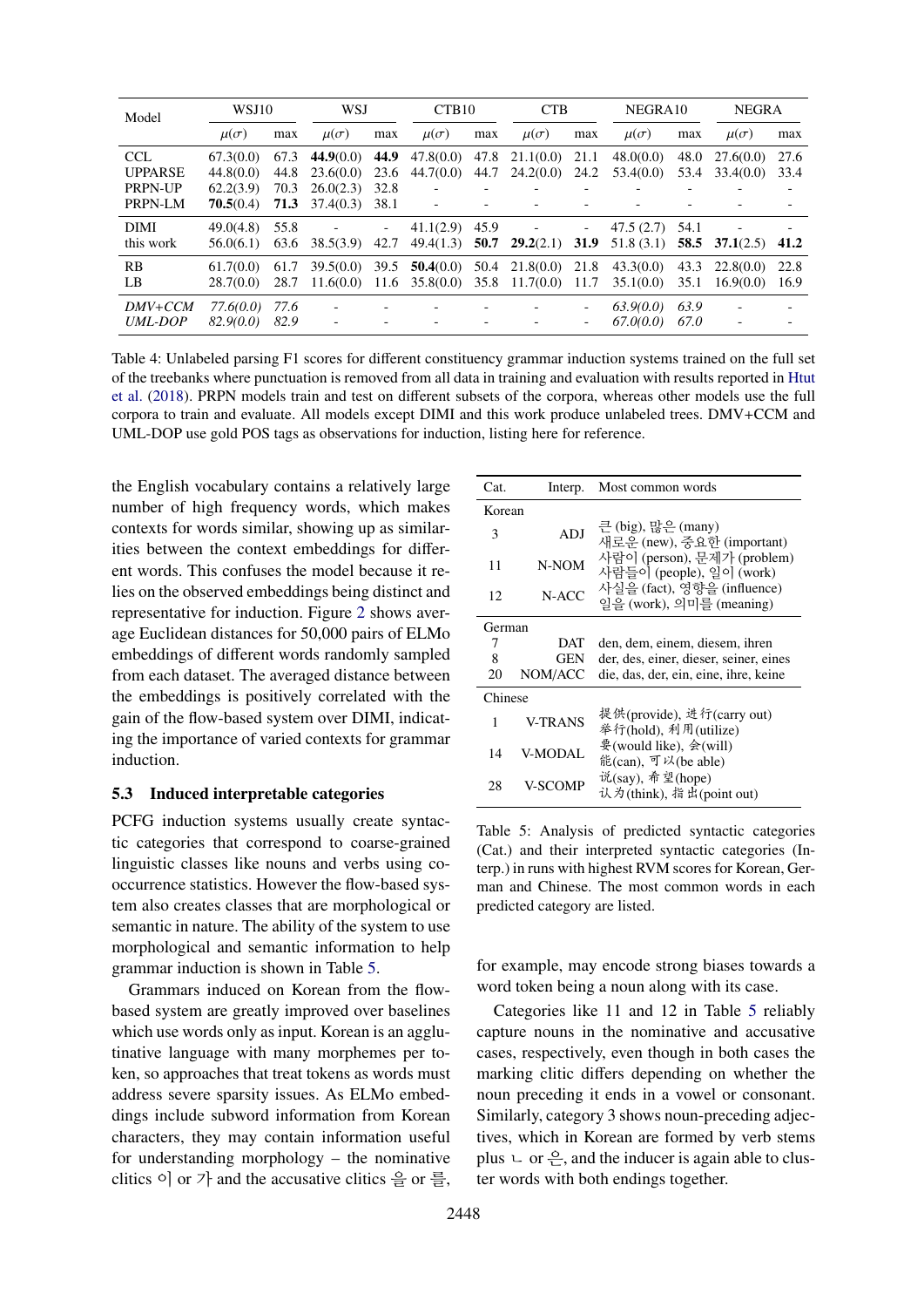<span id="page-7-0"></span>

|             | Model setup                                                                                                          | <b>RVM</b>                        |                  |  |  |
|-------------|----------------------------------------------------------------------------------------------------------------------|-----------------------------------|------------------|--|--|
|             |                                                                                                                      | $\mu(\sigma)$                     | max              |  |  |
| Multi       |                                                                                                                      | 18.9(1.6)                         | 21.0             |  |  |
| Gauss       | $+Fasttext$                                                                                                          | 17.5(1.5)                         | 19.4             |  |  |
|             | $+ELM0$                                                                                                              | 23.4(2.0)                         | 26.7             |  |  |
| <b>NICE</b> | $+ELM0$                                                                                                              | 13.9(4.6)                         | 22.3             |  |  |
|             | $+ELM0+sim$                                                                                                          | 25.7(2.2)                         | 28.7             |  |  |
|             | $+ELMo + sim + \mu Dist$                                                                                             | 26.2(2.8)                         | 30.3             |  |  |
| <b>RNVP</b> | $\overline{+}E\overline{L}\overline{M}\overline{0} + \overline{\text{sim}} + \mu \overline{D} \overline{\text{ist}}$ | $\overline{24.1}(\overline{3.2})$ | $27\overline{9}$ |  |  |

Table 6: Parsing performance on the NEGRA20 dataset with different configurations of the model. NICE and RNVP are the NICE and RealNVP models used for modeling emission. Sim and  $\mu$ Dist are the similarity penalty and category distance regularizers respectively.

For German, the cased articles also have similar endings. The dative articles usually end with *-en* or *-em*, and the genitive articles usually end with *-er* or *-es*. Having access to the subword information, the flow-based system is able to come up with these distinctions with no supervision, because the cases may provide important clues to relative positions of the following nouns to verbs or prepositions. Contextual information also helps greatly, seen here when the system distinguishes the genitive *der* in category 8 and the nominative or accusative *der* in category 20 in the phrases like *der*(20) *Pächter der*(8) *Junkerstube* (the lessee of the junkerstube).

Finally, for languages like Chinese where there are few morphological markings, semantic information may help the system induce syntactic categories. Category 28 is a category of verbs related to cognition and expression, which also characteristically accepts sentential complements [\(Vendler,](#page-10-3) [1972;](#page-10-3) [Fisher et al.,](#page-8-9) [1991\)](#page-8-9). Syntactic categories like these are not seen in systems inducing with words only. This indicates that the semantics of these verbs may play a role here, especially since Chinese has no complementizer to signal an upcoming sentential complement.

#### 5.4 Ablation experiments

Table [6](#page-7-0) shows the ablation and comparison experiments on NEGRA20. ELMo embeddings provide a large performance boost with the Gaussian emission model over both the multinomial emission model, which has no access to contextual and subword information, and the Gaussian emission model with Fasttext embeddings based on character n-grams [\(Joulin et al.,](#page-9-14) [2016\)](#page-9-14), showing that both context and subword information helps grammar

induction. The two linguistically-motivated regularization terms help the flow-based model perform even better. Most notably, the similarity performance helps the flow models greatly by restricting the freedom that the flow models have to change the context embeddings, indicating that the information in context embeddings is valuable for induction. The Real NVP model produces higher data likelihood but its performance is lower than other NICE-based models, indicating that the volume-preserving property of NICE is important for preventing overfitting.

### 6 Related work

Earlier work on PCFG induction [\(Carroll and](#page-8-10) [Charniak,](#page-8-10) [1992;](#page-8-10) [Johnson et al.,](#page-9-15) [2007;](#page-9-15) [Liang et al.,](#page-9-16) [2009;](#page-9-16) [Tu,](#page-10-4) [2012\)](#page-10-4) shows that directly inducing PCFGs from raw text is difficult. Recent work [\(Shain et al.,](#page-9-17) [2016;](#page-9-17) [Jin et al.,](#page-9-1) [2018b,](#page-9-1)[a\)](#page-9-8) shows that inducing PCFGs from raw text is possible, and cognitive constraints are useful for helping the induction model to find good grammars. Closely related to PCFG induction is the task of unsupervised constituency parsing from raw text where trees are unlabeled. Earlier work by [Seginer](#page-9-10) [\(2007\)](#page-9-10) and [Ponvert et al.](#page-9-11) [\(2011\)](#page-9-11) induces unlabeled trees and achieves good results. More recent work [\(Shen et al.,](#page-10-2) [2018\)](#page-10-2) utilizes complex neural architectures for unsupervised parsing and language modeling and also shows good results on English. Although unlabeled parsing evaluation is common, other work [\(Bisk and Hockenmaier,](#page-8-11) [2015\)](#page-8-11) has argued for labeled parsing evaluation for grammar induction.

Early unsupervised dependency grammars and part-of-speech induction models [\(Klein and Man](#page-9-18)[ning,](#page-9-18) [2004;](#page-9-18) [Christodoulopoulos and Steedman,](#page-8-12) [2010\)](#page-8-12) have been similarly augmented with neural networks and word embeddings [\(Tran et al.,](#page-10-5) [2016;](#page-10-5) [Jiang et al.,](#page-8-13) [2016\)](#page-8-13). Neural networks provide flexible ways to parameterize distributions, and word embeddings [\(Mikolov et al.,](#page-9-19) [2013;](#page-9-19) [Pen](#page-9-20)[nington et al.,](#page-9-20) [2014\)](#page-9-20) allow these models to use semantic information in these distributed representations. Results show that these improvements produce more accurate dependencies and POS assignments, but these improvements have not been applied to PCFG induction.

Normalizing flows have been shown to be powerful models for complex densities [\(Dinh et al.,](#page-8-2) [2015,](#page-8-2) [2017;](#page-8-4) [Rezende and Mohamed,](#page-9-4) [2015;](#page-9-4) [Papa-](#page-9-21)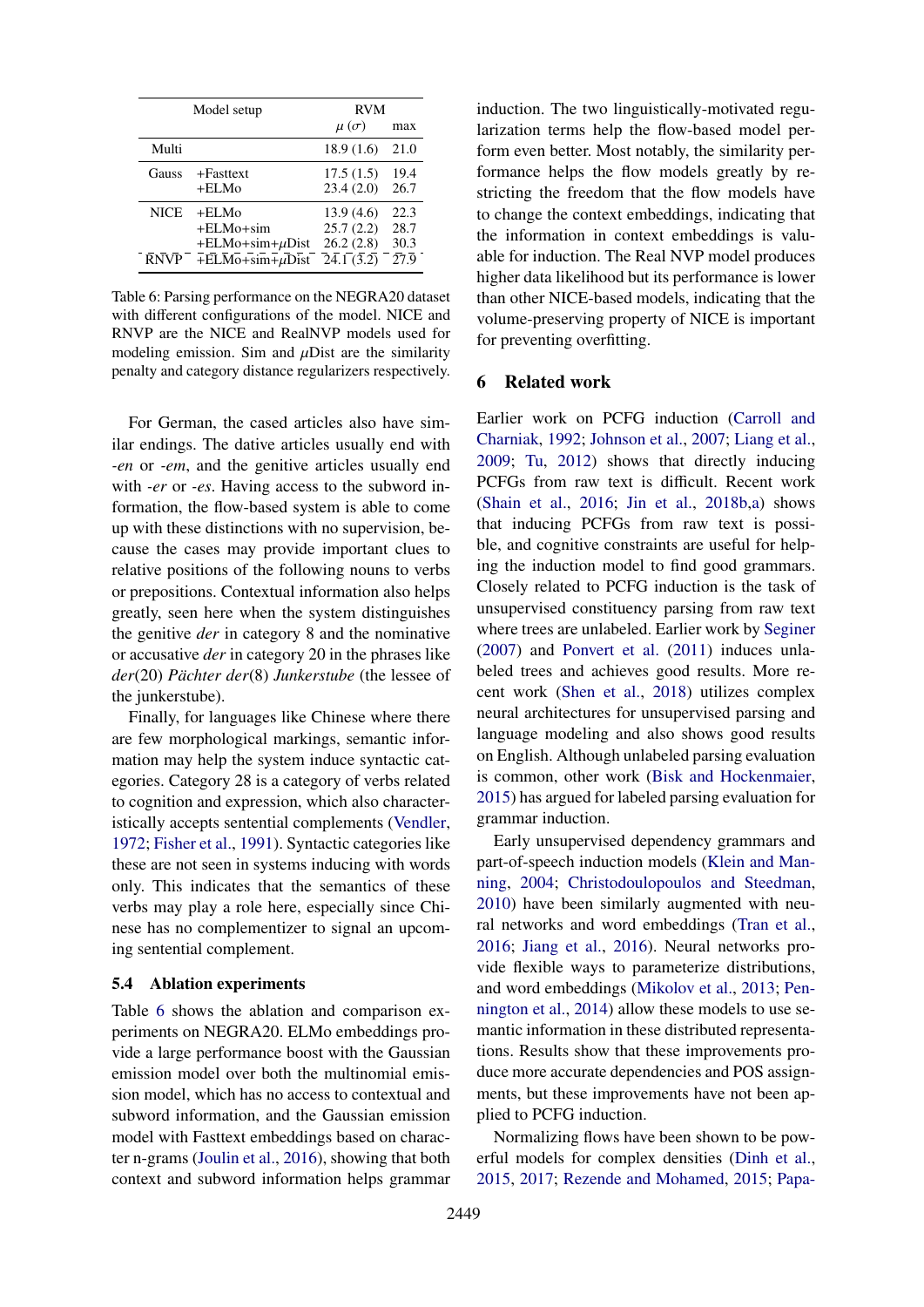[makarios et al.,](#page-9-21) [2017\)](#page-9-21). [He et al.](#page-8-3) [\(2018\)](#page-8-3) showed improved performance on POS induction and dependency induction by incorporating normalizing flows into baseline models [\(Klein and Manning,](#page-9-18) [2004;](#page-9-18) [Lin et al.,](#page-9-22) [2015\)](#page-9-22).

## 7 Conclusion

This work proposes a neural PCFG inducer which employs context embeddings [\(Peters et al.,](#page-9-0) [2018\)](#page-9-0) in a normalizing flow model [\(Dinh et al.,](#page-8-2) [2015\)](#page-8-2) to extend PCFG induction to use semantic and morphological information. Linguistically motivated similarity penalty and categorical distance constraints are also imposed on the inducer as regularization. Labeled and unlabeled evaluation shows that the PCFG induction model with normalizing flow and context embeddings produces grammars with state-of-the-art accuracy on a variety of different languages. Results show consistent and meaningful use of labels at phrasal and lexical levels by the flow-based model. Ablation further shows a positive effect of normalizing flow, context embeddings and proposed regularizers.

## Acknowledgments

The authors would like to thank the anonymous reviewers for their helpful comments. Computations for this project were partly run on the Ohio Supercomputer Center [\(1987\)](#page-9-23). This research was funded by the Defense Advanced Research Projects Agency award HR0011-15-2-0022. The content of the information does not necessarily reflect the position or the policy of the Government, and no official endorsement should be inferred. This work was also supported by the National Science Foundation grant 1816891. All views expressed are those of the authors and do not necessarily reflect the views of the National Science Foundation.

## References

- <span id="page-8-1"></span>Omri Abend, Tom Kwiatkowski, Nathaniel J. Smith, Sharon Goldwater, and Mark Steedman. 2017. [Bootstrapping language acquisition.](https://doi.org/10.1016/j.cognition.2017.02.009) In *Cognition*, volume 164, pages 116–143. Elsevier B.V.
- <span id="page-8-0"></span>Colin Bannard, Elena Lieven, and Michael Tomasello. 2009. [Modeling children's early grammatical](https://doi.org/10.1073/pnas.0905638106) [knowledge.](https://doi.org/10.1073/pnas.0905638106) *Proceedings of the National Academy of Sciences of the United States of America*, 106(41):17284–9.
- <span id="page-8-11"></span>Yonatan Bisk and Julia Hockenmaier. 2015. [Prob](http://nlp.cs.illinois.edu/HockenmaierGroup/Papers/ACL2015/Analysis.pdf http://www.scopus.com/inward/record.url?eid=2-s2.0-84943743437&partnerID=tZOtx3y1)[ing the linguistic strengths and limitations of unsu](http://nlp.cs.illinois.edu/HockenmaierGroup/Papers/ACL2015/Analysis.pdf http://www.scopus.com/inward/record.url?eid=2-s2.0-84943743437&partnerID=tZOtx3y1)[pervised grammar induction.](http://nlp.cs.illinois.edu/HockenmaierGroup/Papers/ACL2015/Analysis.pdf http://www.scopus.com/inward/record.url?eid=2-s2.0-84943743437&partnerID=tZOtx3y1) *ACL-IJCNLP 2015 - 53rd Annual Meeting of the Association for Computational Linguistics and the 7th International Joint Conference on Natural Language Processing of the Asian Federation of Natural Language Processing, Proceedings of the Conference*, 1:1395–1404.
- <span id="page-8-8"></span>Rens Bod. 2006. [Unsupervised parsing with U-DOP.](https://doi.org/10.3115/1596276.1596293) In *Proceedings of the Conference on Computational Natural Language Learning*, pages 85–92.
- <span id="page-8-10"></span>Glenn Carroll and Eugene Charniak. 1992. [Two exper](https://pdfs.semanticscholar.org/eb34/c9981c50bde33d165a7f5faeb72018aa4d09.pdf)[iments on learning probabilistic dependency gram](https://pdfs.semanticscholar.org/eb34/c9981c50bde33d165a7f5faeb72018aa4d09.pdf)[mars from corpora.](https://pdfs.semanticscholar.org/eb34/c9981c50bde33d165a7f5faeb72018aa4d09.pdf) *Working Notes of the Workshop on Statistically-Based NLP Techniques*, (March):1– 13.
- <span id="page-8-7"></span>Wanxiang Che, Yijia Liu, Yuxuan Wang, Bo Zheng, and Ting Liu. 2018. [Towards Better UD Parsing:](http://www.aclweb.org/anthology/K18-2005) [Deep Contextualized Word Embeddings, Ensemble,](http://www.aclweb.org/anthology/K18-2005) [and Treebank Concatenation.](http://www.aclweb.org/anthology/K18-2005) In *Proceedings of the CoNLL 2018 Shared Task: Multilingual Parsing from Raw Text to Universal Dependencies*, pages 55–64, Brussels, Belgium. Association for Computational Linguistics.
- <span id="page-8-12"></span>Christos Christodoulopoulos and Mark Steedman. 2010. [Two Decades of Unsupervised POS induc](http://homepages.inf.ed.ac.uk/sgwater/papers/emnlp10-20yrsPOS.pdf http://dl.acm.org/citation.cfm?id=1870658.1870714)[tion: How far have we come?](http://homepages.inf.ed.ac.uk/sgwater/papers/emnlp10-20yrsPOS.pdf http://dl.acm.org/citation.cfm?id=1870658.1870714) *2010 Conference on Empirical Methods in Natural Language Processing*, (October):575–584.
- <span id="page-8-5"></span>Michael Collins, Lance Ramshaw, Jan Hajič, and Christoph Tillmann. 1999. [A Statistical Parser for](https://doi.org/10.3115/1034678.1034754) [Czech.](https://doi.org/10.3115/1034678.1034754) In *Proceedings of the Annual Meeting of the Association for Computational Linguistics*, pages 505–512.
- <span id="page-8-2"></span>Laurent Dinh, David Krueger, and Yoshua Bengio. 2015. [NICE: Non-Linear Independent Components](https://arxiv.org/pdf/1410.8516.pdf) [Estimation.](https://arxiv.org/pdf/1410.8516.pdf) In *ICLR Workshop*.
- <span id="page-8-4"></span>Laurent Dinh, Jascha Sohl-Dickstein, and Samy Bengio. 2017. [Density estimation using Real NVP.](https://doi.org/1605.08803) *ICLR*.
- <span id="page-8-9"></span>Cynthia Fisher, Henry Gleitman, and Lila R Gleitman. 1991. [On the semantic content of subcategorization](https://doi.org/10.1016/0010-0285(91)90013-E) [frames.](https://doi.org/10.1016/0010-0285(91)90013-E) *Cognitive Psychology*, 23(3):331–392.
- <span id="page-8-3"></span>Junxian He, Graham Neubig, and Taylor Berg-Kirkpatrick. 2018. [Unsupervised Learning of Syn](https://github.com/jxhe/struct- http://arxiv.org/abs/1808.09111)[tactic Structure with Invertible Neural Projections.](https://github.com/jxhe/struct- http://arxiv.org/abs/1808.09111) In *EMNLP*, pages 1292–1302. Association for Computational Linguistics.
- <span id="page-8-6"></span>Phu Mon Htut, Kyunghyun Cho, and Samuel R Bowman. 2018. [Grammar Induction with Neural Lan](https://doi.org/10.1109/20.706375)[guage Models: An Unusual Replication.](https://doi.org/10.1109/20.706375) In *EMNLP*, pages 4998–5003.
- <span id="page-8-13"></span>Yong Jiang, Wenjuan Han, and Kewei Tu. 2016. [Unsu](https://aclweb.org/anthology/D16-1073)[pervised neural dependency parsing.](https://aclweb.org/anthology/D16-1073) In *Proceedings of the Conference on Empirical Methods in Natural Language Processing*, 61503248, pages 763–771.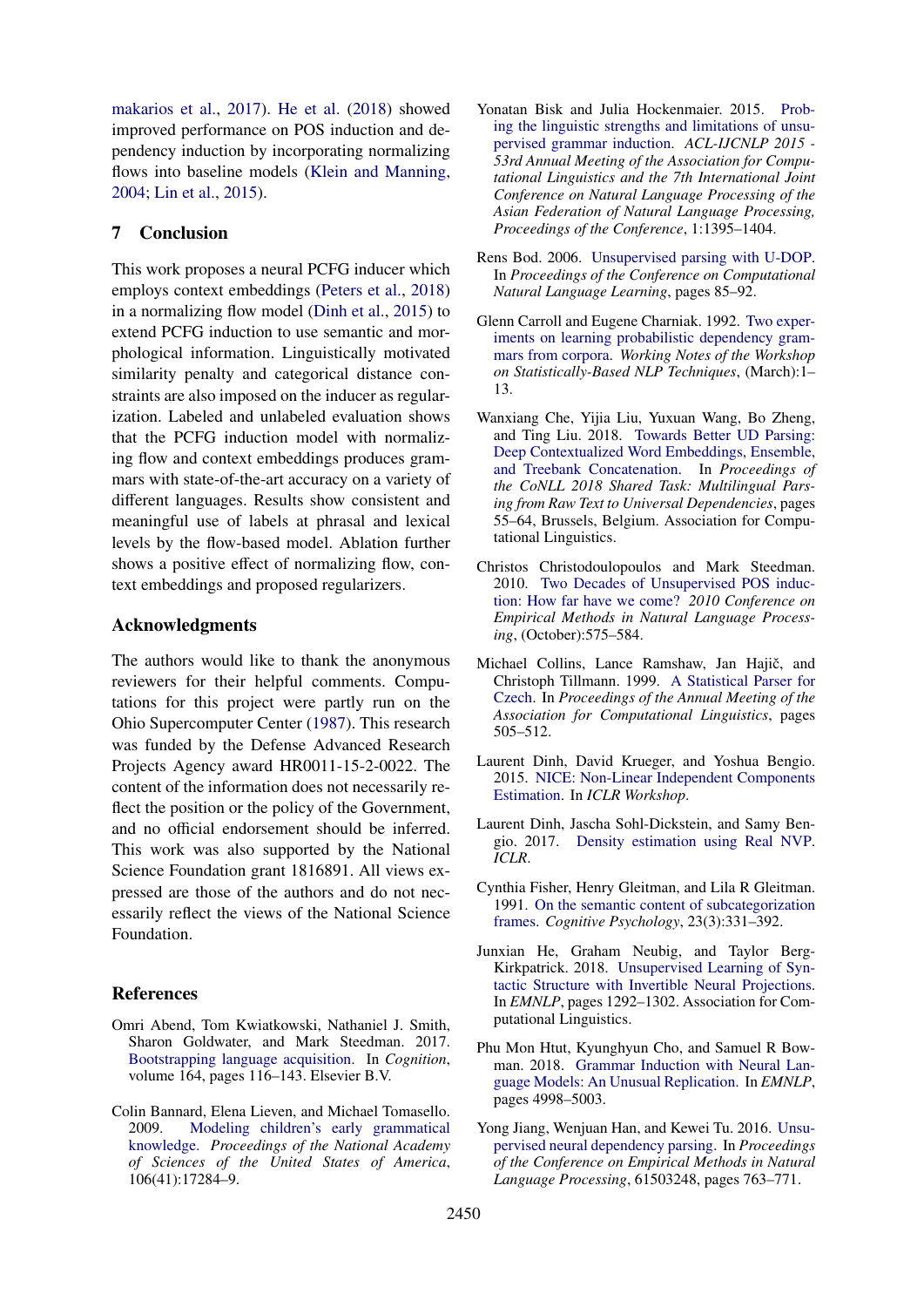- <span id="page-9-8"></span>Lifeng Jin, Finale Doshi-Velez, Timothy A Miller, William Schuler, and Lane Schwartz. 2018a. [Depth](https://github.com/lifengjin/dimi_emnlp18)bounding is eff[ective: Improvements and evaluation](https://github.com/lifengjin/dimi_emnlp18) [of unsupervised PCFG induction.](https://github.com/lifengjin/dimi_emnlp18) In *Proceedings of the Conference on Empirical Methods in Natural Language Processing*.
- <span id="page-9-1"></span>Lifeng Jin, Finale Doshi-Velez, Timothy A Miller, William Schuler, and Lane Schwartz. 2018b. Unsupervised Grammar Induction with Depth-bounded PCFG. *Transactions of the Association for Computational Linguistics*.
- <span id="page-9-15"></span>Mark Johnson, Thomas L. Griffiths, and Sharon Goldwater. 2007. [Bayesian Inference for PCFGs via](http://homepages.inf.ed.ac.uk/sgwater/papers/naacl07-mcmc-pcfg.pdf) [Markov chain Monte Carlo.](http://homepages.inf.ed.ac.uk/sgwater/papers/naacl07-mcmc-pcfg.pdf) *Human Language Technologies 2007: The Conference of the North American Chapter of the Association for Computational Linguistics; Proceedings of the Main Conference*, pages 139–146.
- <span id="page-9-14"></span>Armand Joulin, Edouard Grave, Piotr Bojanowski, and Tomas Mikolov. 2016. [Bag of Tricks for E](https://doi.org/1511.09249v1)fficient [Text Classification.](https://doi.org/1511.09249v1)
- <span id="page-9-9"></span>Diederik P Kingma and Jimmy Ba. 2015. [Adam: A](https://doi.org/10.1063/1.4902458) [Method for Stochastic Optimization.](https://doi.org/10.1063/1.4902458) In *ICLR*.
- <span id="page-9-5"></span>Diederik P Kingma and Prafulla Dhariwal. 2018. [Glow: Generative Flow with Invertible 1x1 Convo](https://doi.org/10.1097/PHM.0b013e318038d39c)[lutions.](https://doi.org/10.1097/PHM.0b013e318038d39c) *NIPS*.
- <span id="page-9-12"></span>Dan Klein and Christopher D. Manning. 2002. A generative constituent-context model for improved grammar induction. In *Proceedings of the Annual Meeting of the Association for Computational Linguistics*, pages 128–135.
- <span id="page-9-18"></span>Dan Klein and Christopher D. Manning. 2004. [Corpus](https://doi.org/10.3115/1218955.1219016)[based induction of syntactic structure: Models of de](https://doi.org/10.3115/1218955.1219016)[pendency and constituency.](https://doi.org/10.3115/1218955.1219016) In *Proceedings of the Annual Meeting on Association for Computational Linguistics*, volume 1, pages 478–485.
- <span id="page-9-16"></span>Percy Liang, Michael I Jordan, and Dan Klein. 2009. [Learning semantic correspondences with less super](https://doi.org/10.3115/1687878.1687893)[vision.](https://doi.org/10.3115/1687878.1687893) In *Proceedings of the Joint Conference of the 47th Annual Meeting of the ACL and the 4th International Joint Conference on Natural Language Processing of the AFNLP: Volume 1 - ACL-IJCNLP '09*, volume 1, page 91.
- <span id="page-9-22"></span>Chu-Cheng Lin, Waleed Ammar, Chris Dyer, and Lori Levin. 2015. [Unsupervised POS Induction with](http://www.aclweb.org/anthology/N15-1144 http://arxiv.org/abs/1503.06760) [Word Embeddings.](http://www.aclweb.org/anthology/N15-1144 http://arxiv.org/abs/1503.06760) In *Proceedings of Human Language Technologies: The 2015 Annual Conference of the North American Chapter of the ACL*, pages 1311–1316.
- <span id="page-9-2"></span>Brian MacWhinney and Elizabeth Bates. 1993. *The Crosslinguistic Study of Sentence Processing*. Cambridge University Press, New York.
- <span id="page-9-6"></span>Mitchell P. Marcus, Beatrice Santorini, and Mary Ann Marcinkiewicz. 1993. [Building a large annotated](http://dl.acm.org/citation.cfm?id=972470.972475) [corpus of English: The Penn Treebank.](http://dl.acm.org/citation.cfm?id=972470.972475) *Computational Linguistics*, 19(2):313–330.
- <span id="page-9-19"></span>Tomas Mikolov, Kai Chen, Greg Corrado, and Jeffrey Dean. 2013. Effi[cient Estimation of Word Represen](http://arxiv.org/abs/1301.3781)[tations in Vector Space.](http://arxiv.org/abs/1301.3781) *CoRR*, abs/1301.3:1–12.
- <span id="page-9-7"></span>Joakim Nivre, Marie-Catherine De Marneffe, Filip Ginter, Yoav Goldberg, Jan Hajič, Christopher D Manning, Ryan Mcdonald, Slav Petrov, Sampo Pyysalo, Natalia Silveira, Reut Tsarfaty, and Daniel Zeman. 2016. [Universal Dependencies v1: A Multi](http://universaldependencies.org.)[lingual Treebank Collection.](http://universaldependencies.org.) In *Proceedings of Language Resources and Evaluation Conference*.
- <span id="page-9-23"></span>The Ohio Supercomputer Center. 1987. Ohio Supercomputer Center. \url{http://osc.edu/ark:/19495/f5s1ph73}.
- <span id="page-9-21"></span>George Papamakarios, Theo Pavlakou, and Iain Murray. 2017. [Masked Autoregressive Flow for Density](https://doi.org/10.1080/0955300001003760) [Estimation.](https://doi.org/10.1080/0955300001003760) In *Advances in Neural Information Processing Systems*, pages 2338–2347.
- <span id="page-9-20"></span>Jeffrey Pennington, Richard Socher, and Christopher D Manning. 2014. [GloVe: Global Vectors for Word](https://doi.org/10.3115/v1/D14-1162) [Representation.](https://doi.org/10.3115/v1/D14-1162) In *Proceedings of the Conference on Empirical Methods in Natural Language Processing (EMNLP 2014)*, pages 1532–1543.
- <span id="page-9-0"></span>Matthew E Peters, Mark Neumann, Mohit Iyyer, Matt Gardner, Christopher Clark, Kenton Lee, and Luke Zettlemoyer. 2018. [Deep contextualized word rep](https://arxiv.org/pdf/1802.05365.pdf)[resentations.](https://arxiv.org/pdf/1802.05365.pdf) In *NAACL*.
- <span id="page-9-3"></span>Kim Plunkett and Clair Wood. 2004. The development of children's understanding of grammar. *Cognitive and language development in children. Oxford: Blackwell*, pages 163–204.
- <span id="page-9-11"></span>Elias Ponvert, Jason Baldridge, and Katrin Erk. 2011. Simple unsupervised grammar induction from raw text with cascaded finite state models. In *Proceedings of the Annual Meeting of the Association for Computational Linguistics*, pages 1077–1086.
- <span id="page-9-4"></span>Danilo Jimenez Rezende and Shakir Mohamed. 2015. [Variational Inference with Normalizing Flows.](https://arxiv.org/pdf/1505.05770.pdf http://arxiv.org/abs/1505.05770) In *Proceedings of the 32nd International Conference on Machine Learning*.
- <span id="page-9-13"></span>Andrew Rosenberg and Julia Hirschberg. 2007. Vmeasure: A conditional entropy-based external cluster evaluation measure. In *Proceedings of the 2007 joint conference on empirical methods in natural language processing and computational natural language learning (EMNLP-CoNLL)*.
- <span id="page-9-10"></span>Yoav Seginer. 2007. [Fast Unsupervised Incremental](http://www.aclweb.org/anthology/P07-1049) [Parsing.](http://www.aclweb.org/anthology/P07-1049) In *Proceedings of the Annual Meeting of the Association of Computational Linguistics*, pages 384–391.
- <span id="page-9-17"></span>Cory Shain, William Bryce, Lifeng Jin, Victoria Krakovna, Finale Doshi-Velez, Timothy Miller, William Schuler, and Lane Schwartz. 2016. [Memory-bounded left-corner unsupervised](https://www.aclweb.org/anthology/C/C16/C16-1092.pdf) [grammar induction on child-directed input.](https://www.aclweb.org/anthology/C/C16/C16-1092.pdf) In *Proceedings of the International Conference on Computational Linguistics*, pages 964–975.